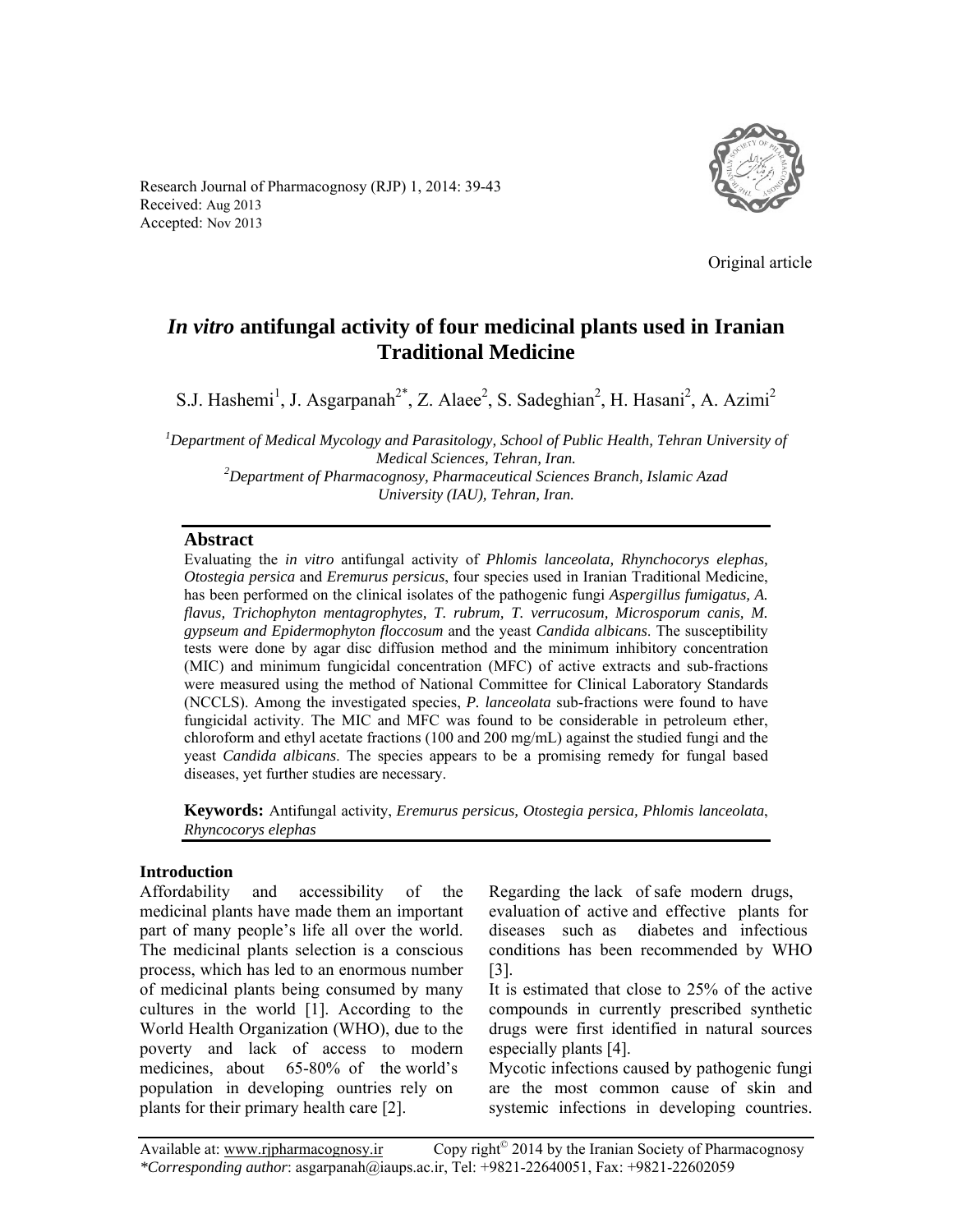Humid weather, over population and poor hygiene are the ideal conditions for these fungi growth [5]. In general, dermatophytes live in the dead, top layer of skin cells in moist areas of the body, such as toe web, the groin, and under the breasts. These fungal infections cause only a minor irritation. Other types of fungal infections could be more serious. They can penetrate into the cells and cause itching, swelling, blistering and scaling. In some cases, fungal infections can cause reactions elsewhere in the body. The dermatophytes, *Trichophyton, Epidermophyton* and *Microsporum canis* are commonly involved in such infections. However, their clinical differentiation is difficult. The clinical care is required by a physician or other healthcare professional in the treatment of these diseases [6].

*Phlomis lanceolata* Boiss. & Hohen.*, Rhynchocorys elephas* (L.) Griseb.*, Otostegia persica* (Burm.) Boiss. and *Eremurus persicus* (Jaub. & Spach) Boiss., are four medicinal plants which grow wild in Iran. The aerial parts of these plants have long been used in Iranian Traditional Medicine to treat skin disorders caused by fungi infections. The present investigation has been carried out to confirm the traditional use of these species as antifungal natural agents for treatment of mycotic infections.

## **Experimental**

## *Plant materials*

The flowering aerial parts of *P. lanceolata, E. persicus, O. persica* and *R. elephas* were collected from Ardabil (Northwest of Iran), Golpayegan (Center of Iran), Sistan-Baluchistan (South of Iran) and Rasht (North of Iran), respectively, in May 2011, and identified by Dr. Gholam Reza Amin. The voucher specimens (No. 823, 197, 475 and 178, respectively) were deposited in the Herbarium of the Department of Pharmacognosy, Pharmaceutical Sciences Branch, Islamic Azad University, Tehran, Iran.

## *Extracts and sub-fractions preparation*

The air dried flowering aerial parts of the collected plants (1 kg) were exhaustively extracted by percolation method with MeOH. The extracts were evaporated to yield the

residue. 25 g of the extracts were kept separately in 4 clean vials, in a dark and cool place for further studies.

The remaining extracts were partitioned between water, petroleum ether, chloroform, ethyl acetate and MeOH. These sub-fractions were also kept separately in clean vials, in a dark and cool place for further studies.

## *Fungal strains*

*Trichophyton mentagrophytes, T. rubrum, T. verrucosum, Aspergillus fumigatus, A. flavus, Epidermophyton flucossum, Microsporum canis, M. gypseum* and the yeast *Candida albicans* were the nine different clinical isolates of fungi and yeast taken for this study.

## *Antifungal assay*

The selected isolates were grown on sabouraud dextrose agar (SDA). 21 days old culture of fungi was scraped with a sterile sculpture and macerated with sterile distilled water. The suspension was adjusted spectrophotometrically to an absorbance of 0.600 at 450 nm. For further studies, known quantity of this inoculum was used. Susceptibility testing was performed by agar well diffusion method described in the European Pharmacopoeia [7]. Minimum inhibitory concentration (MIC) was followed as per the National Committee for Clinical Laboratory Standards, USA.

For the agar diffusion method,  $25\pm2$  mL of sterile and melted sabouraud glucose agar (SGA) at 45–50 °C was inoculated with 1 mL of approximately  $1-5\times10^{6}$  CFU/mL of inoculum of yeast or fungi in sterile physiological saline in Petri-dishes (9 cm). Inoculum density was measured with McFarland's standard solution of freshly prepared barium sulfate in sterile water; density of  $0.01\%$  BaCl<sub>2</sub> in 1% H<sub>2</sub>SO<sub>4</sub> solution equals approximately  $3 \times 10^8$  cells/mL [8]. After drying SGA at room temperature for a maximum of 30 minutes, holes of 6 mm in diameter were made with stainless steel cylinders and filled (80 μL) with different concentrations of the extracts or sub-fractions. One experiment was done in a Petri-dish for one fungal strain. Plates were then incubated at  $+4$  °C for 1 h and at 25 $\pm$ 2 °C for 48 h for the yeast and 10 days for fungi. After the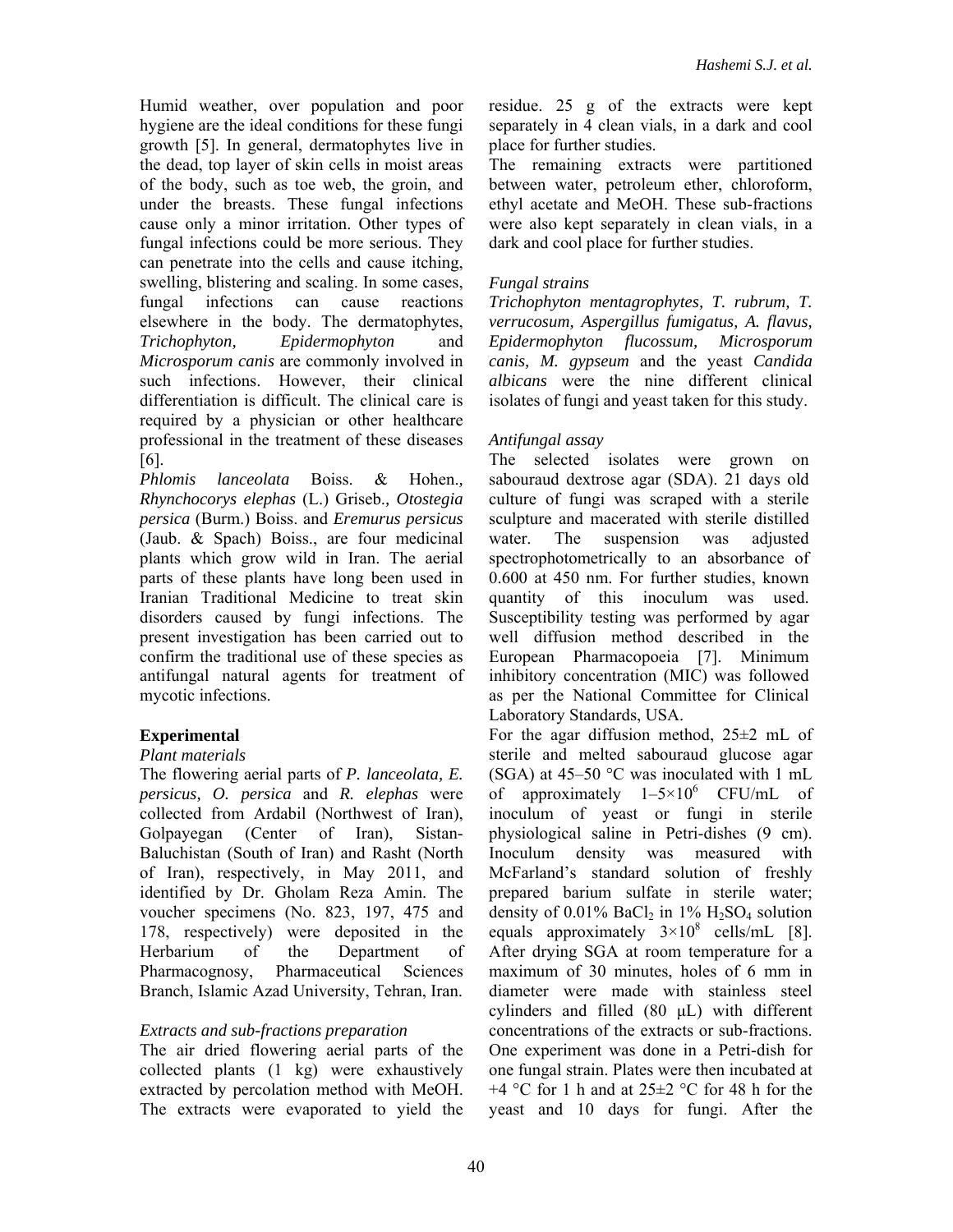incubation period, inhibition zones were measured and expressed in mm.

For MIC value determination, samples (extracts and sub-fractions) were stocked in DMSO  $(1\%)$ . The sample solution was further diluted (1:10) with RPMI1640 medium prior testing. Each sample was then diluted  $(1:2)$  and divided into 10 tubes. The nine

|  | <b>Table 1.</b> Inhibition zone diameter (mm) of <i>Phlomis lanceolata</i> extract and sub-fractions. |
|--|-------------------------------------------------------------------------------------------------------|

| strains                 | $A$ .                    | $A$ .                    | T.                       | $\overline{T}$           | T.                       | $E_{\cdot}$              | $M_{\cdot}$              | M.                       | $\mathcal{C}$ .          |
|-------------------------|--------------------------|--------------------------|--------------------------|--------------------------|--------------------------|--------------------------|--------------------------|--------------------------|--------------------------|
| <b>Samples</b>          | flavus                   | fumigatus                | mentagrophytes           | verrucosum               | rubrum                   | floccosum                | canis                    | gypseum                  | albicans                 |
| MeOH                    |                          |                          |                          |                          |                          |                          |                          |                          |                          |
| extract                 |                          |                          |                          |                          |                          |                          |                          |                          |                          |
| $100$ mg/mL             | $\overline{\phantom{a}}$ |                          |                          |                          |                          |                          |                          |                          |                          |
| $200$ mg/mL             |                          |                          |                          |                          |                          |                          |                          |                          |                          |
| $400$ mg/mL             | $\overline{\phantom{a}}$ |                          |                          |                          | $\overline{\phantom{a}}$ |                          |                          |                          |                          |
| <b>Pet fraction</b>     |                          |                          |                          |                          |                          |                          |                          |                          |                          |
| $100$ mg/mL             | $\overline{\phantom{a}}$ | $\overline{\phantom{a}}$ | $\overline{\phantom{a}}$ | $\overline{\phantom{a}}$ | $\overline{\phantom{a}}$ | $\overline{\phantom{a}}$ | $\overline{\phantom{a}}$ | $\overline{\phantom{a}}$ |                          |
| $200$ mg/mL             | 9.4                      | 9.8                      | 8.8                      | 9.1                      | 8.2                      | 8.9                      | 9.1                      | 8.3                      | 10.8                     |
| 400 mg/mL               | 19.2                     | 18.0                     | 19.4                     | 18.7                     | 18.3                     | 19.0                     | 19.6                     | 18.4                     | 22.2                     |
| <b>Chl</b> fraction     |                          |                          |                          |                          |                          |                          |                          |                          |                          |
| $100$ mg/mL             | $\overline{\phantom{a}}$ | $\overline{\phantom{a}}$ | $\overline{\phantom{a}}$ | $\overline{\phantom{a}}$ | $\overline{\phantom{a}}$ | $\overline{\phantom{0}}$ | $\overline{\phantom{a}}$ | $\overline{\phantom{a}}$ | $\overline{\phantom{a}}$ |
| $200$ mg/mL             | 10.1                     | 10.4                     | 10.2                     | 9.6                      | 9.7                      | 10.3                     | 9.9                      | 10.7                     | 11.0                     |
| $400$ mg/mL             | 21.2                     | 21.1                     | 20.8                     | 20.7                     | 20.7                     | 21.6                     | 21.2                     | 20.9                     | 21.5                     |
| <b>EthOAc</b>           |                          |                          |                          |                          |                          |                          |                          |                          |                          |
| fraction                |                          |                          |                          |                          |                          |                          |                          |                          |                          |
| $100$ mg/mL             | $\overline{\phantom{a}}$ | $\overline{\phantom{a}}$ |                          |                          | $\overline{\phantom{a}}$ | $\overline{a}$           |                          |                          |                          |
| $200$ mg/mL             | 11.2                     | 11.2                     | 11.2                     | 11.2                     | 11.2                     | 11.2                     | 11.2                     | 11.2                     | 10.0                     |
| $400$ mg/mL             | 22.0                     | 22.0                     | 22.0                     | 22.0                     | 22.0                     | 22.0                     | 22.0                     | 22.0                     | 20.4                     |
| MeOH                    |                          |                          |                          |                          |                          |                          |                          |                          |                          |
| fraction                |                          |                          |                          |                          |                          |                          |                          |                          |                          |
| $100$ mg/mL             |                          |                          |                          |                          |                          |                          |                          |                          |                          |
| $200$ mg/mL             |                          |                          |                          |                          |                          |                          |                          |                          |                          |
| $400$ mg/mL             | $\overline{a}$           |                          |                          |                          | $\overline{\phantom{a}}$ | $\overline{a}$           | $\overline{\phantom{0}}$ | $\overline{\phantom{0}}$ |                          |
| <b>Aqueous</b>          |                          |                          |                          |                          |                          |                          |                          |                          |                          |
| fraction                |                          |                          |                          |                          |                          |                          |                          |                          |                          |
| $100$ mg/mL             |                          |                          |                          |                          |                          |                          |                          |                          |                          |
| $200$ mg/mL             |                          |                          |                          |                          |                          |                          |                          |                          |                          |
| $400$ mg/mL             | $\overline{\phantom{a}}$ | $\overline{\phantom{0}}$ | $\overline{\phantom{a}}$ | $\overline{\phantom{a}}$ | $\overline{\phantom{a}}$ | $\overline{\phantom{a}}$ | $\overline{\phantom{a}}$ | $\overline{\phantom{a}}$ | $\overline{\phantom{0}}$ |
| nystatin<br>$0.5$ mg/mL | 2.8                      | 2.8                      | 2.7                      | 3.0                      | 2.8                      | 2.9                      | 2.4                      | 2.7                      | 3.2                      |

\*: no inhibition

strains were grown to  $10^4$  CFU/mL and then co-incubated with extracts or sub-fractions for 72 h at 28 °C. The anti-fungal agent, nystatin, was used as the positive control. For the conventional micro-dilution procedure, the growth in each sample well was compared with that of control with the aid of a reading mirror.

Each micro-dilution well was then given a "numerical score" as following: 4 meant no reduction in growth; 3 indicated a slight reduction in growth or approximately 75% compared to growth of control (drug-free medium); 2 implied a prominent reduction in growth or approximately 50% in comparison to the growth of the control; 1 was a slight growth or an approximately only 25% compared to control and 0 showed optically clear or absence of growth. The minimal inhibitory concentration (MIC) was then determined for each test sample [9].

#### **Results and Discussion**

Occurrence of fungal diseases is a serious problem of the present world. This is because of the development of antifungal drugs resistance to the pathogens and side effects exhibited by the drugs used for fungal diseases. Hence there is a great demand for safer, alternative and effective chemotherapeutic agents. Use of medicinal herbs in the treatment of skin diseases including mycotic infections is an old practice in many parts of the world [10]. Plants contain a spectrum of secondary metabolites and their importance as antimicrobial or antifungal agents has been emphasized by several works [5].

The extracts and sub-fractions of four species, *P. lanceolata*, *E. persicus, O. persica and R. elephas* were investigated for antifungal activity against dermatophytic fungi and yeasts. As these plants were used widely as antifungal agents in Iranian Traditional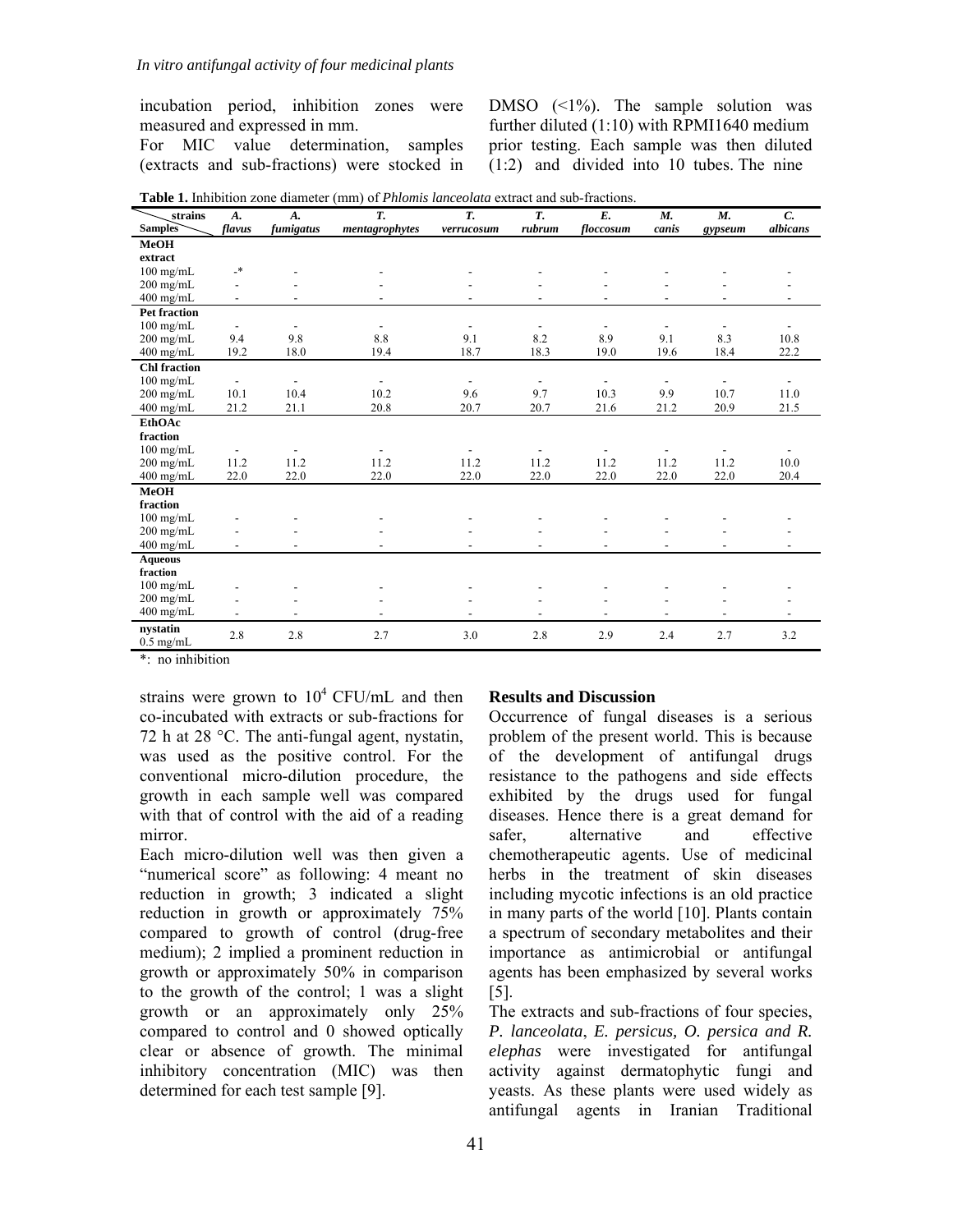| strains             | A.                       | A.             | Т.             | T.             | T.                       | 、ーー<br>E.      | М.                       | М.                       | $\mathcal{C}$ . |
|---------------------|--------------------------|----------------|----------------|----------------|--------------------------|----------------|--------------------------|--------------------------|-----------------|
| <b>Samples</b>      | flavus                   | fumigatus      | mentagrophytes | verrucosum     | rubrum                   | floccosum      | canis                    | gypseum                  | albicans        |
| <b>MeOH</b>         |                          |                |                |                |                          |                |                          |                          |                 |
| extract             |                          |                |                |                |                          |                |                          |                          |                 |
| <b>MIC</b>          | $\overline{\phantom{a}}$ |                |                |                |                          |                |                          |                          |                 |
| <b>MFC</b>          | $\overline{\phantom{0}}$ |                |                |                | $\overline{\phantom{a}}$ | $\overline{a}$ | $\overline{\phantom{a}}$ | $\overline{\phantom{a}}$ |                 |
| <b>Pet fraction</b> |                          |                |                |                |                          |                |                          |                          |                 |
| MIC                 | 1                        | 0.5            |                |                | $\overline{c}$           | 2              | 0.5                      | 0.5                      |                 |
| <b>MFC</b>          | $\overline{4}$           | $\overline{2}$ | $\overline{c}$ | $\overline{c}$ | $\overline{4}$           | 4              | $\overline{c}$           | 1                        | $\overline{2}$  |
| <b>Chl</b> fraction |                          |                |                |                |                          |                |                          |                          |                 |
| <b>MIC</b>          |                          | $\overline{c}$ |                | 1              | 1                        | 1              | 0.5                      | 1                        | $\overline{c}$  |
| <b>MFC</b>          | $\overline{2}$           | 4              | 4              | 4              | 4                        | 2              | $\overline{c}$           | $\overline{2}$           | 4               |
| EthOAc              |                          |                |                |                |                          |                |                          |                          |                 |
| fraction            |                          |                |                |                |                          |                |                          |                          |                 |
| <b>MIC</b>          | 0.5                      |                | 0.5            | 0.5            | 0.5                      | 1              | 0.5                      | 0.5                      |                 |
| <b>MFC</b>          | 2                        | 4              |                |                | 2                        | 2              |                          | 1                        | 2               |
| <b>MeOH</b>         |                          |                |                |                |                          |                |                          |                          |                 |
| fraction            |                          |                |                |                |                          |                |                          |                          |                 |
| <b>MIC</b>          |                          |                |                |                |                          |                |                          |                          |                 |
| <b>MFC</b>          |                          |                |                |                |                          |                |                          |                          |                 |
| <b>Aqueous</b>      |                          |                |                |                |                          |                |                          |                          |                 |
| fraction            |                          |                |                |                |                          |                |                          |                          |                 |
| MIC                 |                          |                |                |                |                          |                |                          |                          |                 |
| <b>MFC</b>          |                          |                |                |                |                          |                |                          |                          |                 |
| <b>Nystatin</b>     |                          |                |                |                |                          |                |                          |                          |                 |
| MIC                 | 0.125                    | 0.125          | 0.125          | 0.125          | 0.125                    | 0.125          | 0.125                    | 0.125                    | 0.125           |
| <b>MFC</b>          | 0.25                     | 0.25           | 0.25           | 0.25           | 0.25                     | 0.25           | 0.25                     | 0.25                     | 0.25            |

**Table 2.** MIC and MFC values of *Phlomis lanceolata* crude extract and sub-fractions (mg/mL).

\*: not determined

Medicine to treat fungal infections based skin disorders, we were prompted to evaluate their antifungal activity against eight clinical isolates of fungal strains and the yeast *Candida albicans*. The results revealed that the extracts and sub-fractions of *E. persicus, O. persica* and *R. elephas* demonstrated no inhibitory activity on the growth of all the investigated clinical isolates of the yeast and fungal strains. *P. lanceolata* showed antifungal activity against all fungal strains (table 1). MIC and MFC of *P. lanceolata* extract and sub-fractions are presented in Table 2.

As shown in the table 1, ethyl acetate, chloroform and petroleum ether fractions showed good activity against the investigated fungi. *P. lanceolata* is one of the 17 endemic Iranian species of the genus *Phlomis* [11,12]. A number of *Phlomis* species have been used in Traditional Medicine as stimulant and tonic, and to treat pains, respiratory tract infections, diabetes and wounds [12,13]. Three phenylethanoid glycosides responsible for strong antibacterial activity have been isolated from this plant [14]; however, the present study showed that the polar sub-fractions of *P. lanceolata* including aqueous, methanol and the crude extract were inactive. The non-polar compounds such as triterpenoids present in the species could be responsible for these observations. It was overall concluded that

among the four investigated species, *P. lanceolata* possessed biologically active constituent(s) that demonstrated antifungal activity which supports the traditional claims of the use of the plant in the management of fungal based skin disorders and has the potential to be introduced as an antifungal agent. Future studies such as isolation and identification of the responsible compound(s) is suggested and may help to design a new drug against pathogenic fungi and the yeast *Candida albicans*.

#### **References**

- [1] Heinrich M, Barnes J, Gibbons S, Williamson EM. Fundamentals of pharmcognosy and *phytotherapy*. Oxford: Elsevier science Ltd, 2004.
- [2] Calixto JB. Twenty-five years of research on medicinal plants in Latin America: A personal view. *J Ethnopharmacol.* 2005; 100: 131-134.
- [3] Kim JD, Kang SM, Park MY, Jung TY, Choi HY, Ku SK. Ameliorative anti-diabetic activity of dangnyosoko, a chinese herbal medicine, in diabetic rats. *Biosci Biotechnol Biochem.* 2007 71: 1527-1534.
- [4] Halerstein RA. Medicinal plants: Historical and cross-cultural usage patterns. *Ann Epidemiol*. 2005; 15: 686-699.
- [5] Vaijayantimala J, Rajendra Prasad N, Pugalendi KV. Antifungal activity of oils. *Indian J Microbiol* 2001; 41: 325-328.